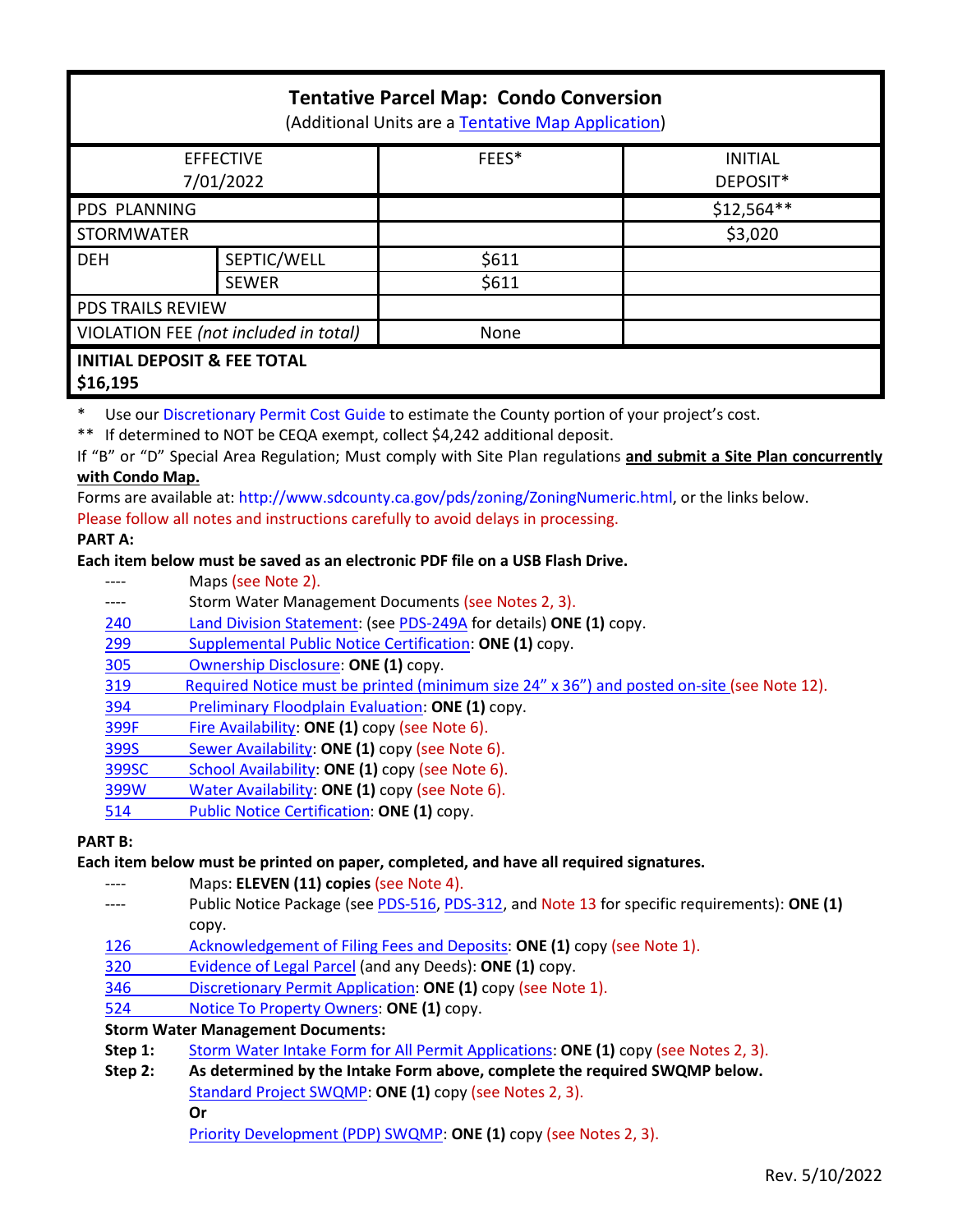# **PART C:**

**All items below are for your information. Please do not bring in these items.**

- 209 [Defense and Indemnification Agreement FAQs](http://www.sdcounty.ca.gov/pds/zoning/formfields/PDS-PLN-209.pdf)
- 249A [Tentative Parcel Map Applicant's Guide](http://www.sdcounty.ca.gov/pds/zoning/formfields/PDS-PLN-249A.pdf)
- [298 Supplemental Public Notice](http://www.sdcounty.ca.gov/pds/zoning/formfields/PDS-PLN-298.pdf) Procedure
- 312 [Condominium Conversion Applicant's Guide](http://www.sdcounty.ca.gov/pds/zoning/formfields/PDS-PLN-312.pdf)
- [515 Public Notice Procedure](http://www.sdcounty.ca.gov/pds/zoning/formfields/PDS-PLN-515.pdf)
- [516 Public Notice Applicant's Guide](http://www.sdcounty.ca.gov/pds/zoning/formfields/PDS-PLN-516.pdf)
- 906 Signature Requirements [Policy G-3: Determination of Legal Parcel](http://www.sdcounty.ca.gov/pds/zoning/formfields/POLICY-G-3.pdf)  [Policy 1-49: Distribution of Notification of](http://www.sdcounty.ca.gov/cob/docs/policy/I-49.pdf) Land Use Hearings

### **NOTES:**

# 1. **IMPORTANT:**

A Registered Property Owner **MUST SUBMIT** a **Signed Letter of Authorization** for an Agent if; An Authorized Agent signs the PDS-346 form and is not the registered owner of the parcel.

Or, the parcel is owned by two or more registered owners.

- Or, not all of the registered owners are signing the PDS-346 form.
- Or, the Authorized Agent is not the Financially Responsible Party.
- Or, the parcel is owned by a Corporation.

# **ADDITIONALLY:**

Financially Responsible Party **MUST SIGN** form PDS-126. Financially Responsible Party **INFORMATION MUST MATCH EXACTLY** on form PDS-126 Authorized Agent **may sign** form PDS-346 **ONLY IF ATTACHED** to a **Signed Letter of Authorization.** 

- 2. Save each complete Study, Report, Plot Plan, Map, etc., as an electronic PDF file onto ONE (1) USB Flash Drive. Provide only ONE (1) USB Flash Drive. Submit only the requested files. Files CANNOT have any security restrictions or passwords. Please name each PDF file on the USB Flash Drive based on the "Title or Type" of document being submitted (examples: Plot Plan, Resource Protection Study, Grading Plan). Please note: the USB Flash Drive will not be returned.
- 3. The Storm Water Intake Form determines whether a project requires a Standard SWQMP or Priority Development Project (PDP) SWQMP. These forms and documents must be submitted on paper and as PDF files on the USB Flash Drive and have all required signatures.
- 4. Maps are to be stapled together in sets and folded to 8½" x 11" (Size of map: 1 or 2 sheets 18" x 26") with the lower right-hand corner exposed.
- 5. Conversions of existing structures with no additional dwelling units proposed may be categorically exempt from CEQA (Section 15301 (k) or 15282 (f), therefore CEQA environmental exemption fees are required.
- 6. Service Availability forms are required. Ask whether the building has received final building inspection for occupancy.
- 7. Must comply with Site Plan regulations.
- 8. Project goes to local Community Planning Group and/or Design Review Board for recommendation.
- **9. Review PDS-312 for processing differences in Public Notice Package.**
- 10. If project is a violation, plans must have Code Compliance Officer's stamp before accepting the application.
- 11. Your application package must be complete when you bring it in for submittal. The submittal process begins at the main "Check-In" counter on the first floor.
- 12. The applicant is responsible for the initial posting of the notice(s) and assuring that the notice(s) stays posted until the eleventh day after final action is taken on the permit application, at which time the applicant shall remove the notice(s). The Notice shall be posted within ten (10) days of payment of the